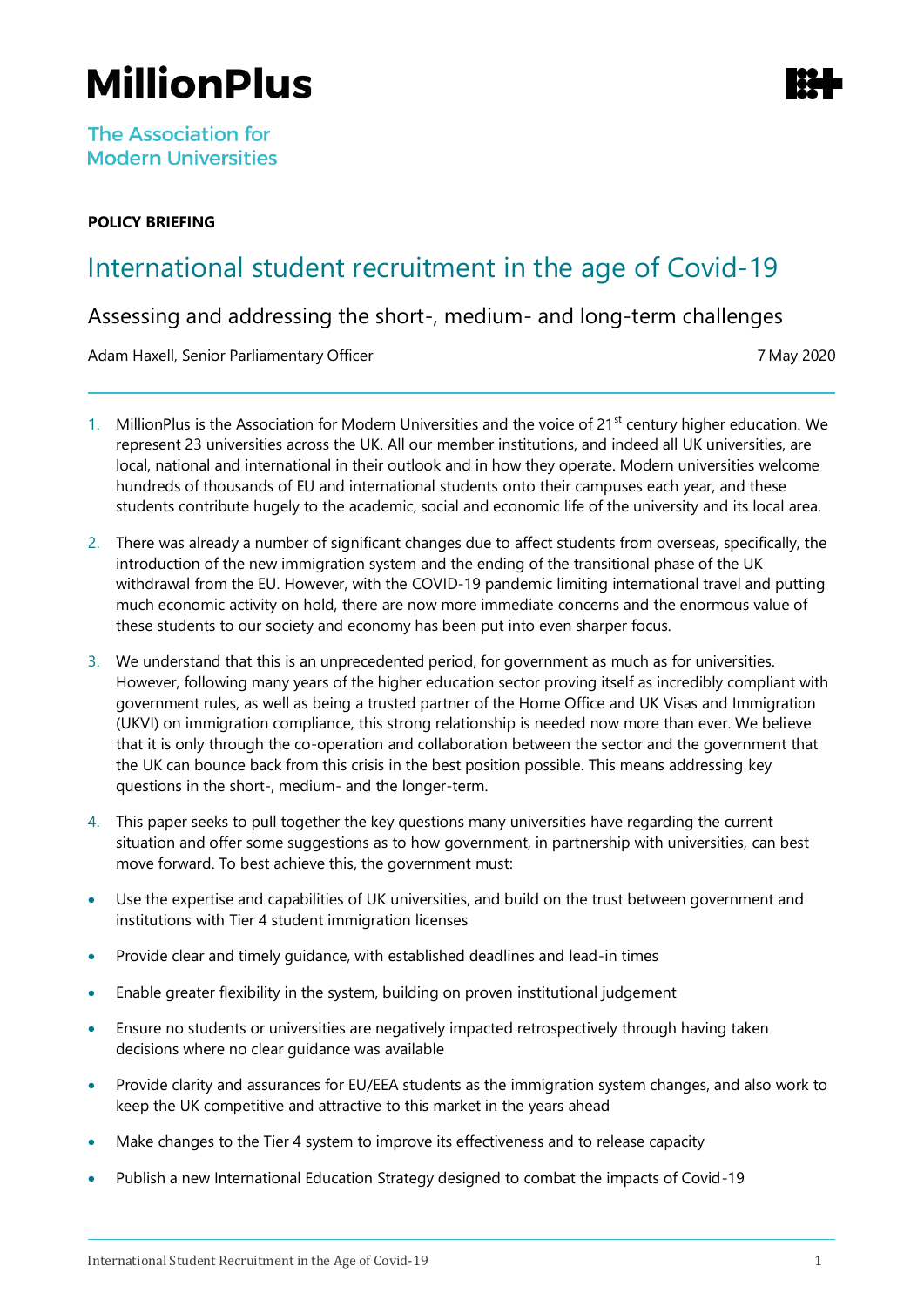## Addressing urgent concerns

#### **A POSSIBLE DECLINE IN INTERNATIONAL STUDENT RECRUITMENT**

- 5. Like everything else, the university sector is in a period of unprecedented uncertainty, and this is felt no more acutely than in international recruitment. In a recent analysis compiled by London Economics and the Universities and College Union (UCU) they predict a decline in first-year international students of 121,000 in academic year 2020-21.<sup>1</sup>. While this will impact on some institutions more than others both the direct impact, and the knock-on effects, will be highly significant at every single university institution.
- 6. One issue that has been raised many times, and is emphasised in that report, is on the potential impact of students choosing to defer their studies or to withdraw from an offer of study. While it is impossible to predict how applicants will react to the Covid-19 crisis, not least as the situation is changing daily, at this point in the pandemic, universities are seeing this problem of uncertainty exacerbated by a lack of medium-term guidance that would help them at least begin to plan ahead and perhaps mitigate some of the likely negative consequences that are predicted. For example, in the most recent guidance issued by the Home Office it begins by stating that the Covid-19 concessions, and changes to the previous rules and guidelines, '*will all be kept under regular review and will be withdrawn once the situation returns to normal*'.<sup>2</sup> While understandable in and of itself, this does little to aid universities in planning their response in anything other than the immediate term.
- 7. Most of the Tier 4 Home Office guidelines on major policy areas (for instance on student visa extensions) currently run up to 31 May 2020, with expectations of what will come after instead of clear guidance. While everyone accepts the highly challenging nature of managing the pandemic, universities need information on the minimum length of these guideline changes and how normality is to be judged. Different countries will likely be returning to a semblance of normality at different times. This may also be the case with different institutions, depending on their geographical location. Even if borders are notionally open there may be restrictions or extra checks in place that make 'normality' impossible for institutions. For instance, one institution may be open with a degree of normality and recruiting from a country that had minimal impact from the virus, while another could be at a far earlier state of recovery and with its markets in areas that were incredibly badly hit. Judging the two institutions during such a time on the same metrics will be near on impossible until enough time has passed for everyone to be back up to speed. We therefore believe that a clear and phased approach, based on open and honest dialogue and consultation, is the best way forward. The Home Office will therefore need to ensure that all universities are given a significant lead-in time and full understanding of when the concessions will be withdrawn, hopefully over a phased period of months.
- 8. Linked to notions of a return to normality, there is also a pressing issue around a collective understanding of when and how universities will be able to re-open for international students in 2020-21 academic year. The process of applying and being accepted by both university and UKVI is one that takes time, and due to the usual rates of applications at certain periods are highly labour intensive. UKVI usually plans for a rise in application numbers at surge times, but owing to the nature of the crisis, and the potential problems of capacity brought about by home-working for officials and UKVI staff, it may well be the case that normal timeframes will have to be abandoned and new ones put in place.

<sup>&</sup>lt;sup>1</sup> https://www.ucu.org.uk/media/10871/LE\_report\_on\_covid19\_and\_university\_finances/pdf/LEreportoncovid19anduniversityfinances

<sup>2</sup> [https://assets.publishing.service.gov.uk/government/uploads/system/uploads/attachment\\_data/file/879883/Tier\\_4\\_Guidance\\_](https://assets.publishing.service.gov.uk/government/uploads/system/uploads/attachment_data/file/879883/Tier_4_Guidance_-_Covid-19_response_170420_FINAL.pdf) -\_Covid-[19\\_response\\_170420\\_FINAL.pdf](https://assets.publishing.service.gov.uk/government/uploads/system/uploads/attachment_data/file/879883/Tier_4_Guidance_-_Covid-19_response_170420_FINAL.pdf) - point 1.2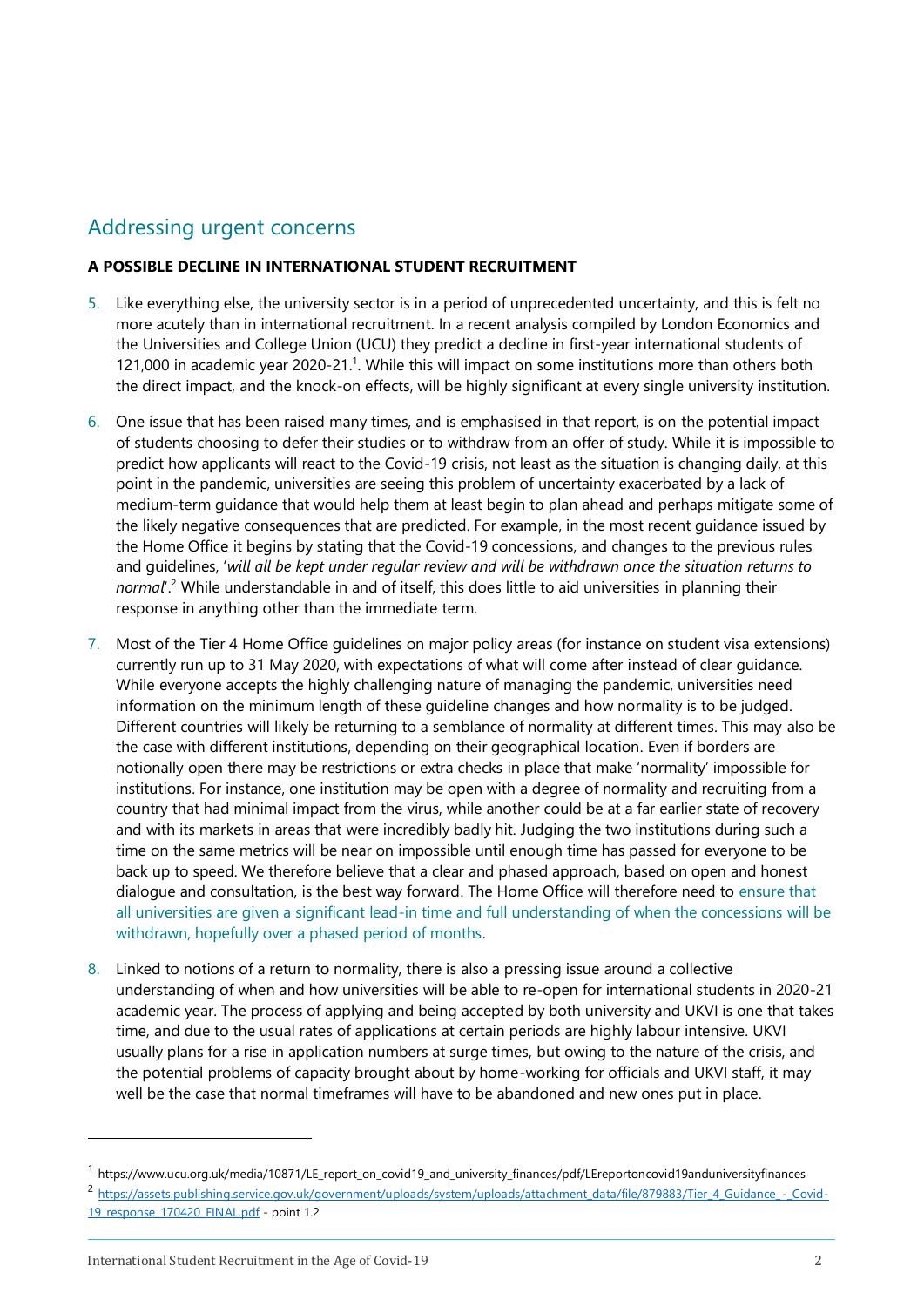As such, universities need to know well in advance from government if there are to be significant shifts in processing times, or even if these are likely, as this has wider ramifications for them as recruiters.

- 9. It would be important for universities to have advanced warning, for example, if UKVI needs a month to process an application for example as the impact on universities would mean having to alter their application cut-off dates or tailor their term starts accordingly. This is less an issue of questioning UKVI or government processes, as we all accept these are extraordinary times and processing may well be slower, yet institutions will need clear answers and guidance on these issues as early as possible, so that all parties can work together to work productively.
- 10. Although institutions are working on a range of options for the 2020-21 academic year many have to consider the possibility of distance learning for students to begin the term, which includes international students. Previous rules forbidding precluding the use of distance learning for those on Tier 4 have been relaxed, which is a positive change, however, the current guidance for those looking to apply to study in the UK from overseas on a course that could start via distance learning only run up to 31 May 2020.<sup>3</sup>
- 11. Clearly an urgent extension of the guidelines is necessary, but beyond that there is a concern that the rules currently state that students can start courses via distance learning without a Tier 4 visa (as they are out of the UK) but when they then want to enter the UK they need to apply. This means they potentially have signed up to a course of study but then be denied access and being unable to continue their study while they go through the visa process. This would be deeply problematic for the student in question as well as for the reputation of the UK worldwide, as word of mouth is incredibly important in student recruitment. It would be potentially very problematic for the university also, as not only will they have to deal with the situation for the student, they may also be negatively impacted by their student having been refused a visa, which has potential implications for their Tier 4 license and for questions on fees and refunds.
- 12. As trusted sponsors with long track records working to help find ways to mitigate the situation, universities need to be trusted to make decisions on student recruitment. This should never supersede the need for strong immigration controls of course, but it should mean that where incidences occur of students starting courses and not being able to continue due to a refused visa, UKVI should re-introduce appeal rights for Tier 4, allowing an independent decision to be reached, and also ensure that any such refusals do not count towards the institutions Basic Compliance Assessment.
- 13. There are also practical measures that can take place now to help keep things moving and ease capacity issues both in the immediate and in the longer term. The government has rightly issued guidance on incountry switching between some immigration routes (between short-term study and Tier 4, for example)<sup>4</sup>. These are for students already in the UK who are on valid visas and therefore are low risk.
- 14. There are, however, many others who may wish to take up the opportunity to switch in-country but who cannot currently, and are therefore left in limbo in regards their status and future. Further flexibility on in-country switching could ease some of the pressure in the system. Steps to allow for Tier 4 students to switch to short-term study, for example, or to enable those in the UK to extend onto further postgraduate courses, would mean universities can offer students a pathway rather than not being able to give clear guidance and potentially seeing the student leave the UK.

 $3$  Ibid – point 3.1

 $<sup>4</sup>$  Ibid – point 4.1</sup>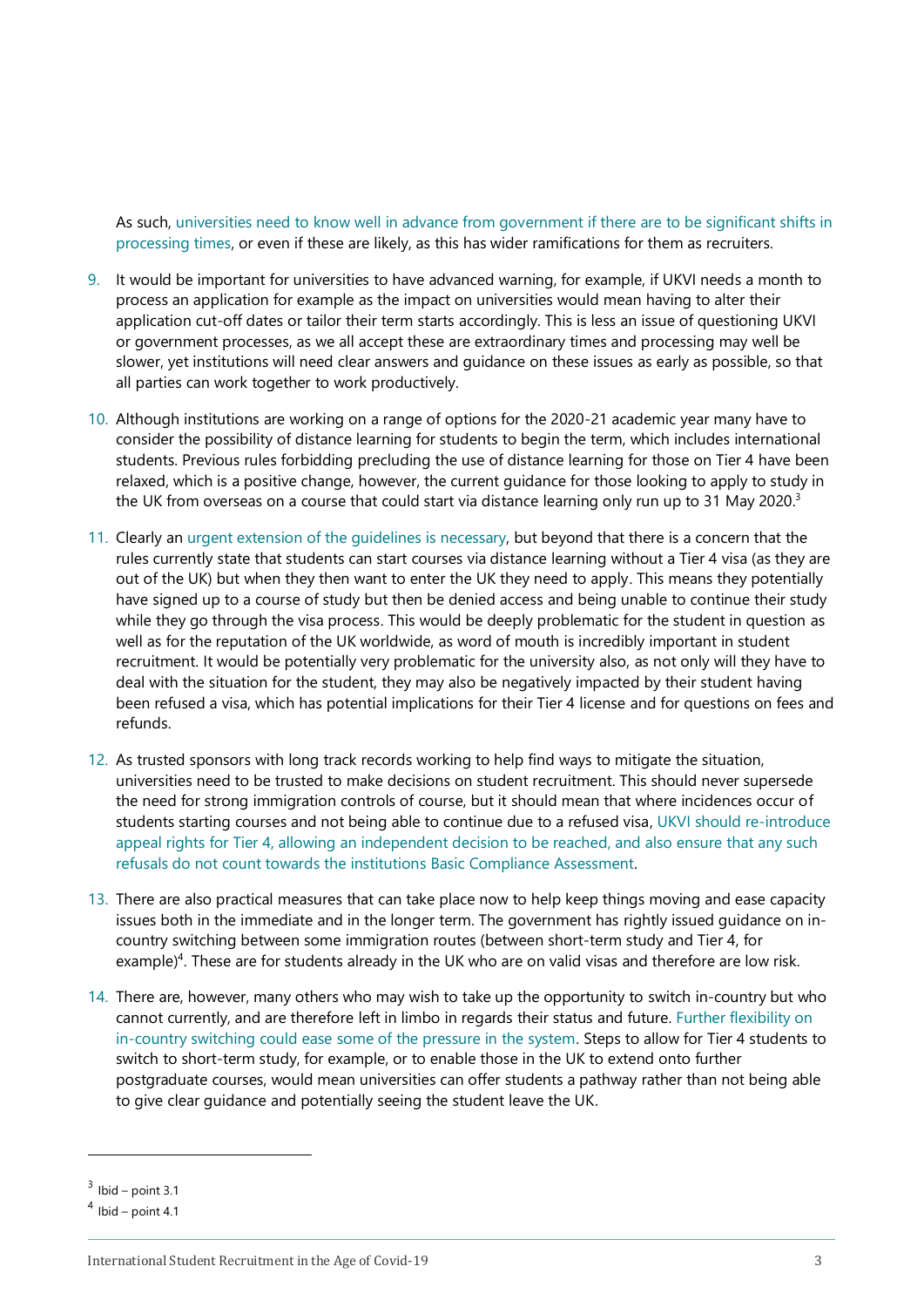Clarity as early as possible on these measures is important, as time is running out on the current guidelines (31 May) and students will be making decisions now whether to and how they can return home if they don't intend to stay and study in the UK.

#### **HELPING STUDENTS ALREADY IN THE UK**

- 15. While recruitment of students is a key issue, making sure we look after the students already in the UK is also of paramount concern. The disruption caused by Covid-19 will mean that for some international students studying in the UK it will be impossible for them to complete or continue their courses of study adequately, and they may need to take extra time in order to do so. The government has made some initial concessions on this point to allow for some flexibility, which is to be welcomed, but there are still gaps or conflicts within the guidance that needs immediate attention $5$ .
- 16. For example, students who have currently been assessed as not having met the academic progression requirements are still required to return home under the new guidelines. The reasons for not meeting the requirements can be for a variety of Covid- and non-Covid reasons that in normal circumstances could be easily resolved but due to pandemic has proved exceedingly difficult. Another example is students with a gap of 28 days between their current visa expiring and the new courses starting – so those that have their current visas expire at the end of May but wish to start a new course in September. Currently, even with the new guidelines, these students are being told they need to return home, and that they wouldn't even be able to apply for a new course in September 2020 until three months before the new course starts (i.e. from September onwards).
- 17. For the many international students in this position the lack of clarity and ability to forward plan is a major worry, and the uncertainty will most likely leave many in a position where they may no longer wish to stay in the UK to study. Building a degree of flexibility into these rules could give the students and universities more certainty and would help enormously. Similarly, for those international students that require approval under the Academic Technology Approval Scheme (ATAS), current rules state that you cannot apply for a visa or start a course without one, but as they are not able to right now this means recruitment is not possible. A pragmatic approach would be to allow students to apply and then assess ATAS *retrospectively,* with sponsorship withdrawn if they were unsuccessful. Practical changes like this would help keep the system moving and ease pressure on UKVI staff in the longer term.
- 18. An issue for students already here is on the time caps currently imposed on study under Tier 4. Guidance states that UKVI will apply discretion for leave issues related to Covid-19 that may not otherwise be allowed under normal circumstances<sup>6</sup>. While this is welcome in principle, the fact that it is only an issue of discretion, which can be subjective, may leave some students fearful. The guidance should fully take into account the fact that in these unprecedented times no student will be negatively impacted by study cap rules as a result of Covid-19, and that they should all have the opportunity to finish their course of study. These need to include those students who will need longer to finish their studies in any event, due to the virus, and for those students who have previously deferred their study and returned home (before Covid-19) and are waiting for their previous leave to be curtailed. If curtailments are not currently being processed due to UKVI not doing this work, the student's leave is continuing which will count towards the five-year cap. When they are ready to resume their studies, it may not be applicable that their studies were affected by Covid-19, but the length of their visa may be. Very clear guidance for caseworkers on

 $<sup>5</sup>$  Ibid – point 3.6</sup>

 $<sup>6</sup>$  Ibid – point 3.15</sup>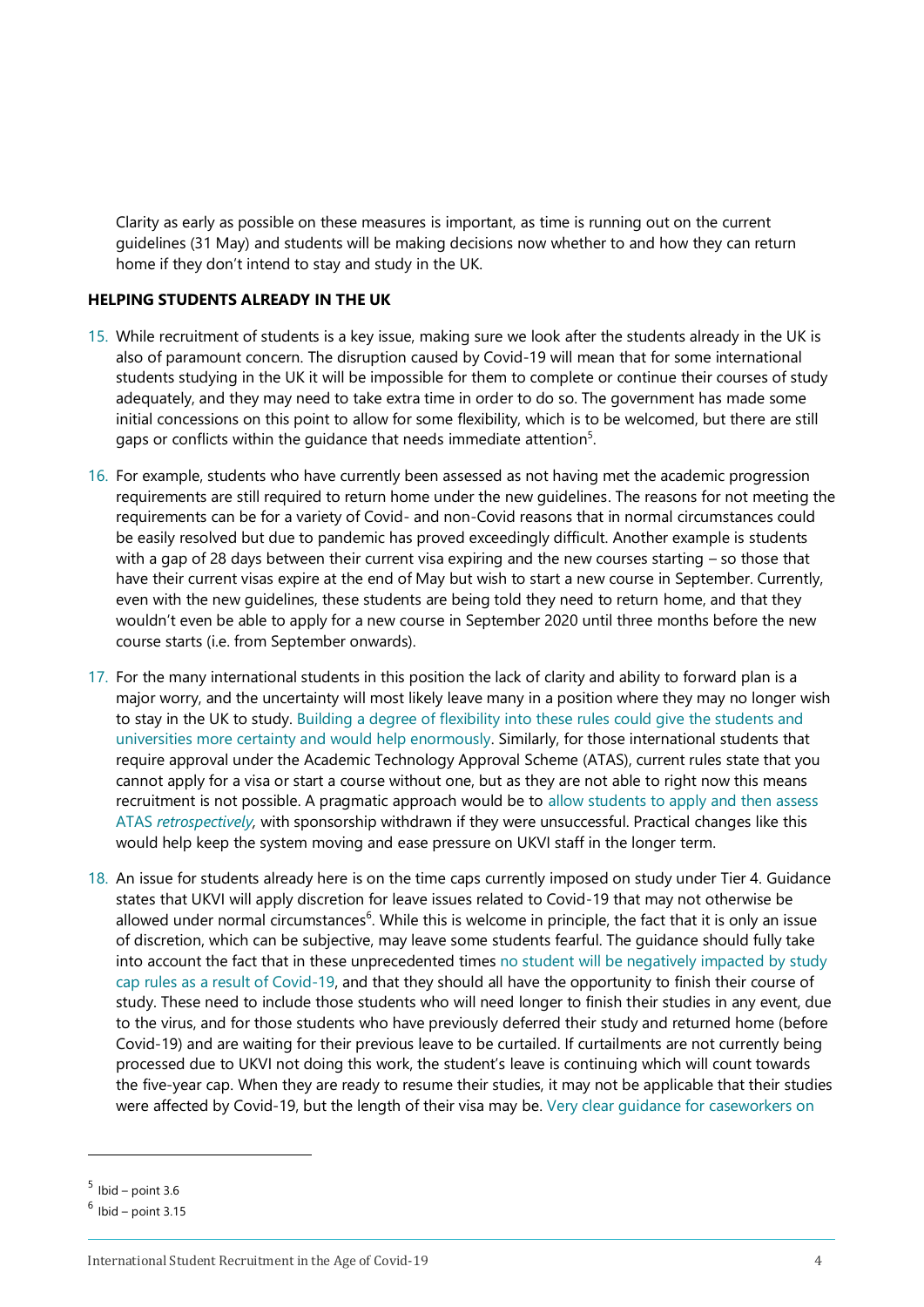these various impacts and possibilities needs to be issued, so that when assessments are made different students do not see very different outcomes for similar cases.

19. Finally, we need to remember that many international students will have been reliant on part-time work to fund their studies and may now be unable to continue working due to the pandemic. Universities are doing a huge amount to help in this area but elements of the current compliance regime hinder these efforts. Students can be worried about admitting there is a problem with their finances or with their ability to access online learning because they feel their visas will be curtailed. There are also issues around them receiving potentially necessary financial support in case it's classed as receiving public funds. These issues arise not as a result of non-compliance but of exceptional circumstances meeting criteria that were never designed for this situation. To help these students we need government to ensure that rules can be relaxed to allow international students to access any and all necessary support that is on offer. UK universities have fantastic support networks in place (be they financial, food, accommodation, IT equipment, academic help, emotional support, wellbeing etc.) but until the message from government is unequivocal that accessing these as a result of the pandemic will not be punished then many may be fearful of attempting to obtain support.

#### **TRUST AND PARTNERSHIP**

- 20. The government has issued a large amount of useful guidance to the sector. Universities are grateful for the collaboration and openness they have seen from various departments and public agencies. It would be unfair to expect every part of a huge and inter-connected network such as student migration to have every aspect covered by new guidance at a time like this. Where gaps exist, they must be addressed and guidance amended, so that all universities understand what they have to do and what help they can give.
- 21. One major aspect of this is timing, and the current end-point of 31 May for such major decisions will clearly need to be extended. While we acknowledge this is not easily done, it is imperative for the health of the sector, the ability to plan for the future, and for the good of those students already here, that the exemptions that run up until 31 May are extended as soon as possible, while giving a clear indication that things will not be reverting back to 'normal' in the immediate future.
- 22. Extending timings as early as possible will help, and we hope the government takes this into full consideration. It will also help improve the student experience, giving applicants the timeframes needed to make applications. Currently applicants need to maintain funds for 28 days to make a valid visa application. A lack of clear and accessible lead-in times, or having only shifting short-term deadlines, might prove particularly troublesome and stressful for all potential applicants, adding a further unnecessary barrier.
- 23. Once this crisis has passed it is also of critical importance that the government and the sector should be focused on looking forward to the future, and not back on decisions taken or not taken and judged accordingly. With clear guidance not available on all aspects of Tier 4, for understandable reasons, different universities will take different decisions based on a range of factors (student profile, geography, size of institution, etc.). Retrospectively applying criteria as to what should and should not have been done in a crisis such as this will be counter-productive, and any indication that that may happen will limit the ability of universities today from making decisions and working to help alleviate the effects of this crisis. Now more than ever before the sector and government need to work together as trusted partners and ensure the focus is on what is best for students and applicants. The government must have confidence in those it sees as trusted and fully licensed, and universities must have confidence in the government to back them up on the calls they have to make in line with the official guidance.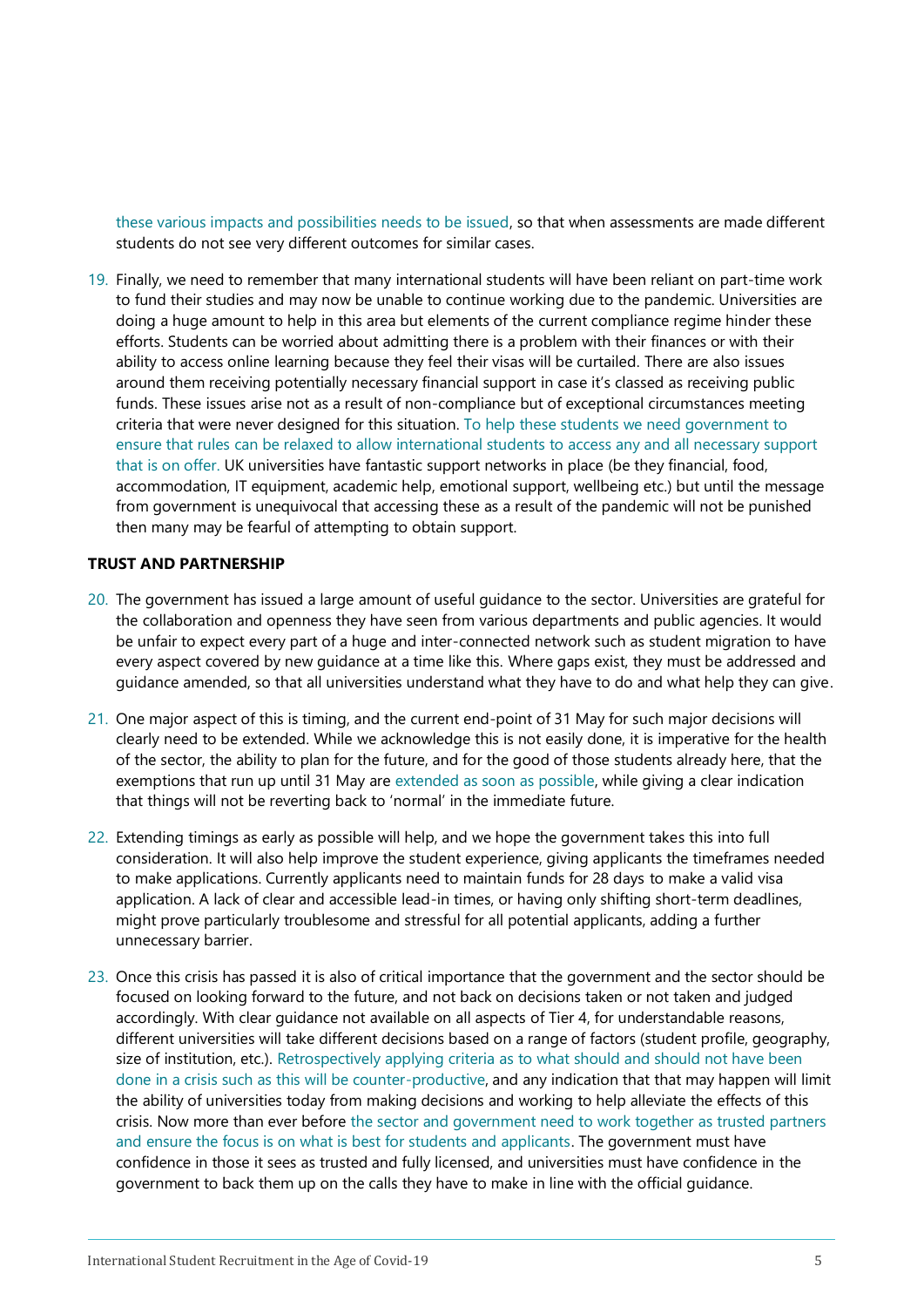## Addressing the medium-term challenges

#### **A POST-BREXIT SETTLEMENT FOR EU STUDENTS**

- 24. While the Covid-19 crisis is clearly a significant issue for Tier 4 students, it has immediate and longerterm ramifications for students studying in the UK from EU/EEA nations, who currently have domestic student status when it comes to immigration as well as fees and funding. The Immigration and Social Security Co-ordination (EU Withdrawal) Bill (2019-21), that is currently laid before parliament, enables an end to freedom of movement and the establishment of a new immigration system from 1 January 2021, however the Covid-19 crisis means that various issues have been thrown into the air that the government need to address with some urgency.
- 25. The current situation for EU/EEA students coming to the UK is that, for academic year 2020-21 they retain the same status as domestic students. This clarification was welcomed by the sector as a necessary measure regardless of any EU-exit deadline, however the current Covid-19 crisis has added a layer of complexity into EU/EEA student recruitment. Clearly, first and foremost, it is imperative that government remains committed to this arrangement. However, with the current plan to switch to the new immigration system on 1 January 2021, it may be the case that owing to delays in start dates and term times there will be students who enroll onto academic year 2020, but enter the UK in 2021. There is currently uncertainty as to which system they could enter the UK under in such circumstances.
- 26. Owing to the very different nature of the two routes, there would be a degree of complexity in merging the two together, as they would be eligible for domestic fees and UK loans but would be in a system that requires financial checks and credibility interviews. Aside from the fact that a lack of clarity means universities cannot give students the advice they need, it is the case that at a time of reduced capacity and increased complexity in every aspect of student immigration, it would appear unwise to place further burdens on both UKVI and universities by making EEA students take a Tier 4 route just because a term date has shifted.

The government should consider providing clarity on this issue and find a sensible and pragmatic way to ensure that all EU/EEA students coming into the UK in academic year 2020/21 will not have any additional barriers to entry as a result of Covid-19 and will be treated as they are currently (i.e. *not* under the Tier 4 route). This could take the form of exempting these cohorts from the changes to the immigration system, creating bespoke fast-track solutions for them, or have students entering in January 2021 able to register for pre-settled status outside the UK if they have a valid offer from a UK university. Clarity now, and addressing this specific unexpected event now, will offer much needed support to all parties ahead of time.

#### **THE FUTURE IMMIGRATION SYSTEM**

- 27. As highlighted above, the new immigration system that is set to come into effect on 1 January 2021 will make significant changes to how the entire system operates, and this will have some impacts on student recruitment and the Tier 4 route. Although the changes will not be radical for students, as a theoretical points-based system already exists, the current crisis has highlighted how critical it remains to keep the UK competitive, open and welcoming to students at a time when it may be harder than ever to maintain the high levels of international recruitment that we have previously seen.
- 28. MillionPlus has previously called for changes to the Tier 4 system that would help reduce bureaucracy, improve the student journey, and enable universities to have greater flexibility, and we strongly believe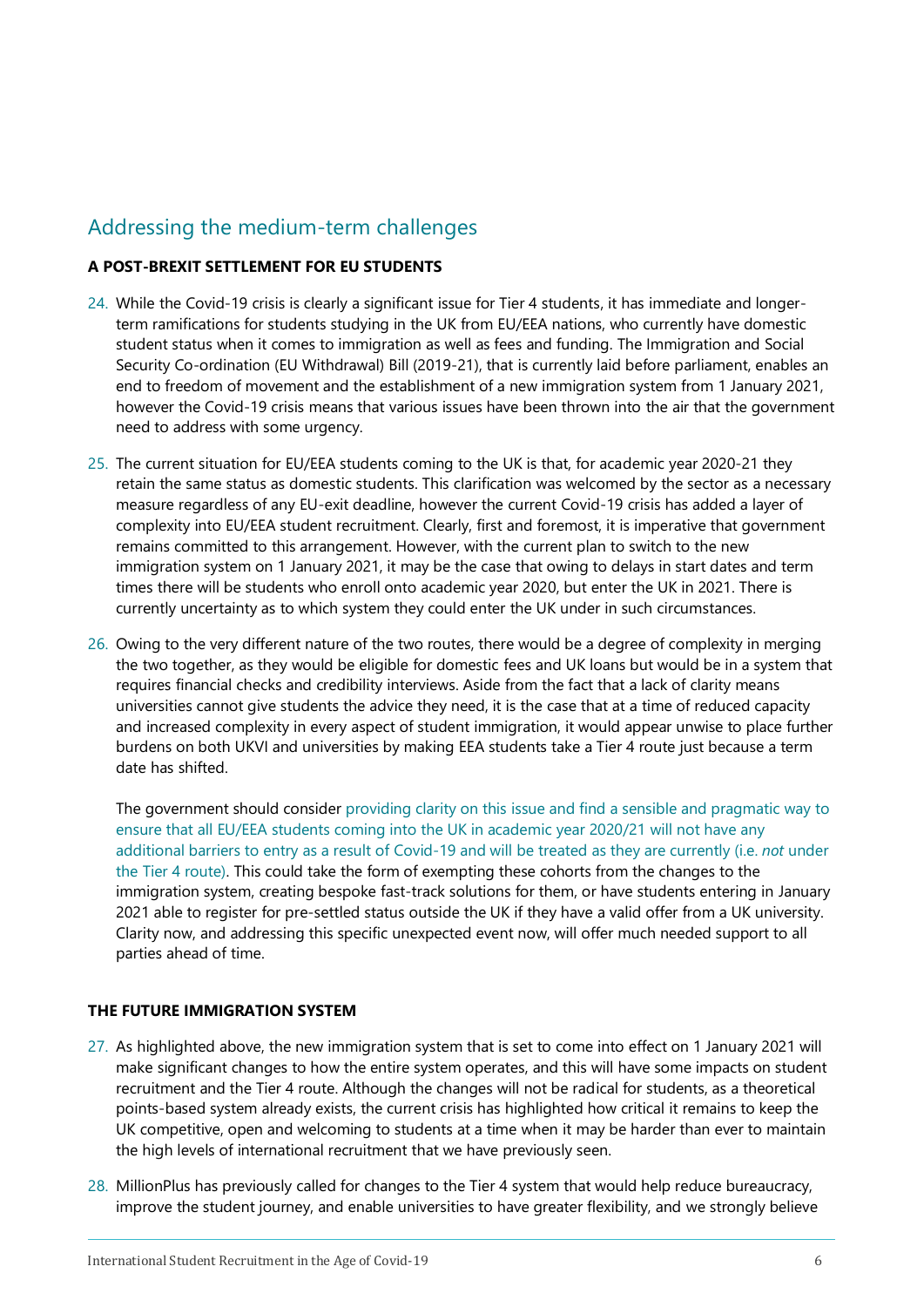that these three elements will be fundamentally important if we want to build a student immigration system that will be able to function well after such a challenging period.

- 29. In-line with the ambitions of a points-based system that assesses applicants based on clear identifiable metrics, we believe that the old days of subjective decision making, labourious bureaucracy, and labourintensive assessments should be consigned to the past. A modern system, with flexibility and accountability, that sees universities as trusted partners, should be built in-line with wider government objectives to open the UK to new markets and to highlight the incredible offer that comes from every university in the UK.
- 30. Streamlining the applications system to reduce bureaucracy and to remove the duplication of work will mean that all parties (student, university and UKVI) will free up capacity and have more time to focus on actual compliance. Currently too many things are asked for more than once, and the amount of data required, that then needs to be tallied, leads to administrative errors that slow the process down further. Having a clear and streamlined system ensures that focus is given over to what needs to be assessed, and not one where we assess the things that we feel we are able to easily test.
- 31. One part of this streamlining must be phasing out the overly subjective, arbitrary and highly labourintensive credibility interview system. This system, developed at a time when government was looking at ways of limiting student number growth, is out of step with wider government ambitions, and it adds to a hostile and confrontational style that can dissuade some from studying in the UK. Interviews can also be wildly different in scope and style, and decision making has long been criticised for the arbitrary and unfair questions asked. While nobody objects to the Home Office assessing immigration compliance, their appreciation of academic ability and the 'quality' of a given candidate will not match that of an educational institution.
- 32. These checks are unnecessary as a normal practice because universities have in place their own procedures to assess academic credibility, and have no incentives to allow in students who will not comply with the rules, and their assessments are based on real-life contexts making them far better placed to consider the credibility and integrity of applicants for a course of study. Added to this, when a visa is refused this refusal is added to a refusal rate for each university. Not only does this create a self-sustaining cycle where those with the highest refusals have their candidates asked non-relevant questions that then adds to the potential for more refusals, it also goes against the very essence of the points-based system, as it is now the candidate, judged against the set criteria for points, that is the purpose of the system. This testing method is outdated, produces poor outcomes and wastes the time of applicants, providers and officials. As such, it should be phased out.
- 33. In a similar vein, regarding the refusal rate mentioned above, once a rate gets to 10% of offers refused UKVI can step in and suspend the license for an institution, which can have devastating impacts. First and foremost, 10% is an arbitrary cut-off, which limits growth as universities may not wish to expand into new markets as they fear subjective and inconsistent decision-making that could impact their refusal rate. It also has a significantly detrimental impact on smaller institutions, who recruit fewer international students. If you only recruit 100, for example, it only needs 10 people to be refused for you to be under intense scrutiny. This system favours the larger recruiters for no reason other than the ease at which they can assess it against an arbitrary target. In a modern system based on growth the 10% refusal rate makes no practical sense, and it should be abandoned.
- 34. Clear information that can be easily accessed must be a foundation of the new system and fits well with the wider purposes of the new points-based system. Guidance has previously been unclear, and when